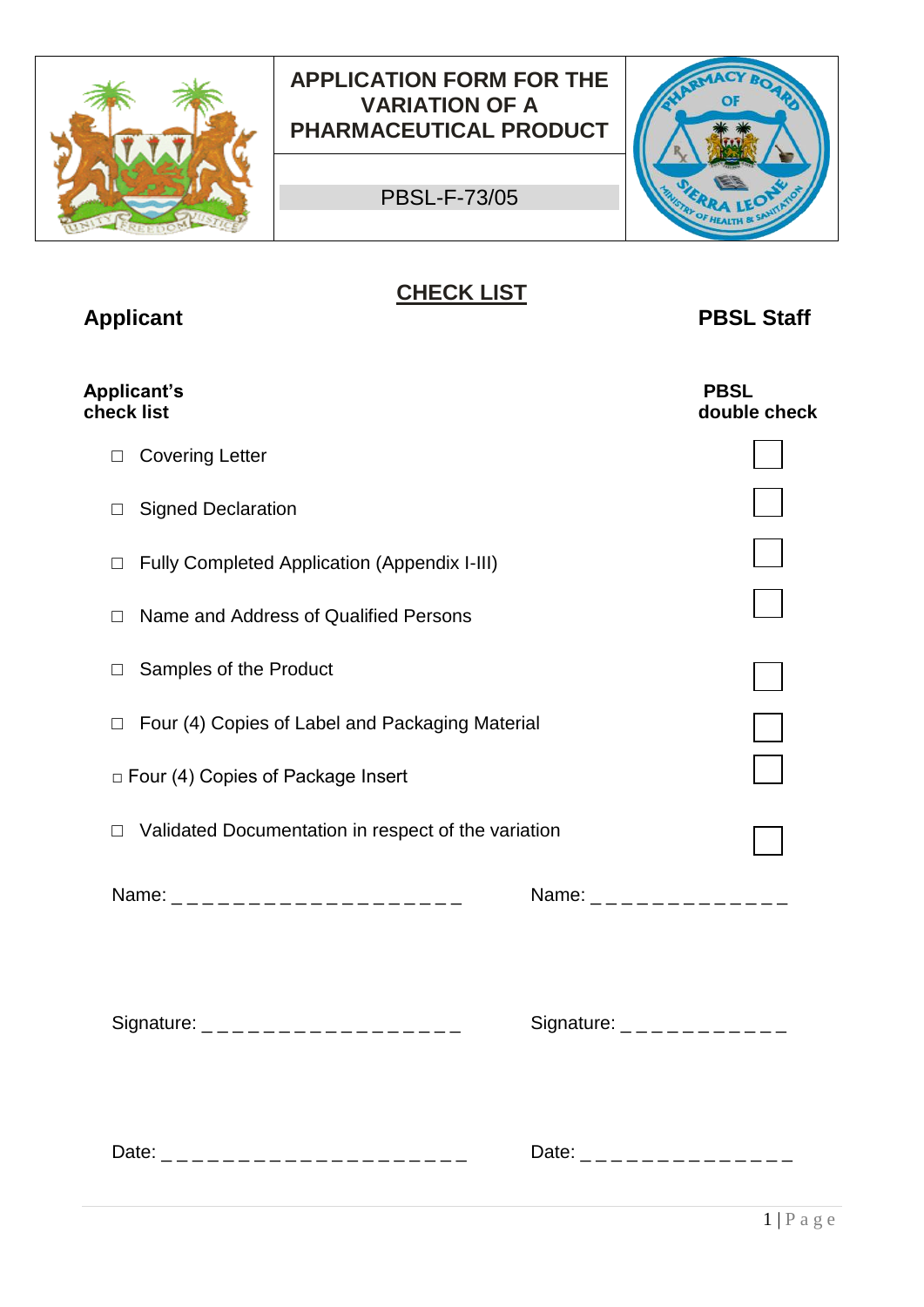

PBSL-F-73/05



#### **APPLICATION FORM FOR THE VARIATION OF A PHARMACEUTICAL PRODUCT**

(To be submitted in duplicate) Cover letter addressed to:

> **THE REGISTRAR PHARMACY BOARD OF SIERRA LEONE CENTRAL MEDICAL STORES NEW ENGLAND VILLE FREETOWN SIERRA LEONE E-mail: [pharmbdsl@hotmail.com](mailto:pharmbdsl@hotmail.com)**

Samples and printed matter should be forwarded to the Board through the local agent; Customs duty and clearance to be effected by the applicant in all instances.

| A. | <b>PARTICULARS OF PRODUCT</b> |
|----|-------------------------------|
|    |                               |

Dosage form:…………………………Strength:……………… Colour:……………

Commercial presentation(s):…………………………………………………………

Category of distribution:

Schedule narcotic

 Restriction prescription-only distribution (Specify, for e.g., hospitals only)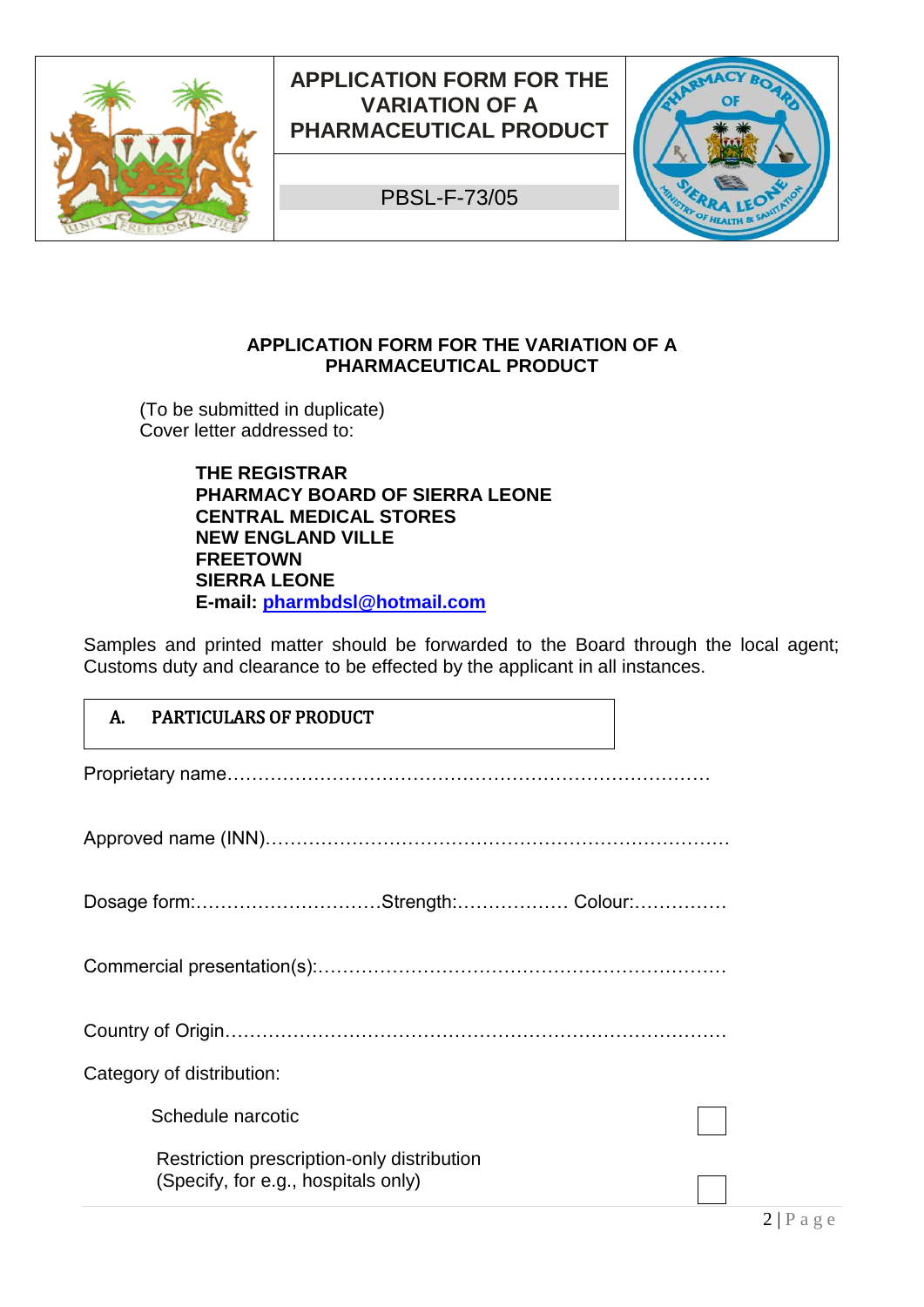

## PBSL-F-73/05



POM (Prescription only medicines)

P (Pharmacy medicine)

OTC (Over-the-counter medicine)

Pharmacological classification:…………………………………………………………………..

## B. PARTICULARS OF APPLICANT

Name of Applicant:…………………………………………………………………. Business Address:…………………………………………………………………… ……………………………………………………………………………………. …………………………………………………………………………………….

N.B Post office Box or Private mail Bag unacceptable.

# C. PARTICULARS OF MANUFACTURER

Name of manufacturer:……………………………………………………………

Premises address:………………………………………………………………….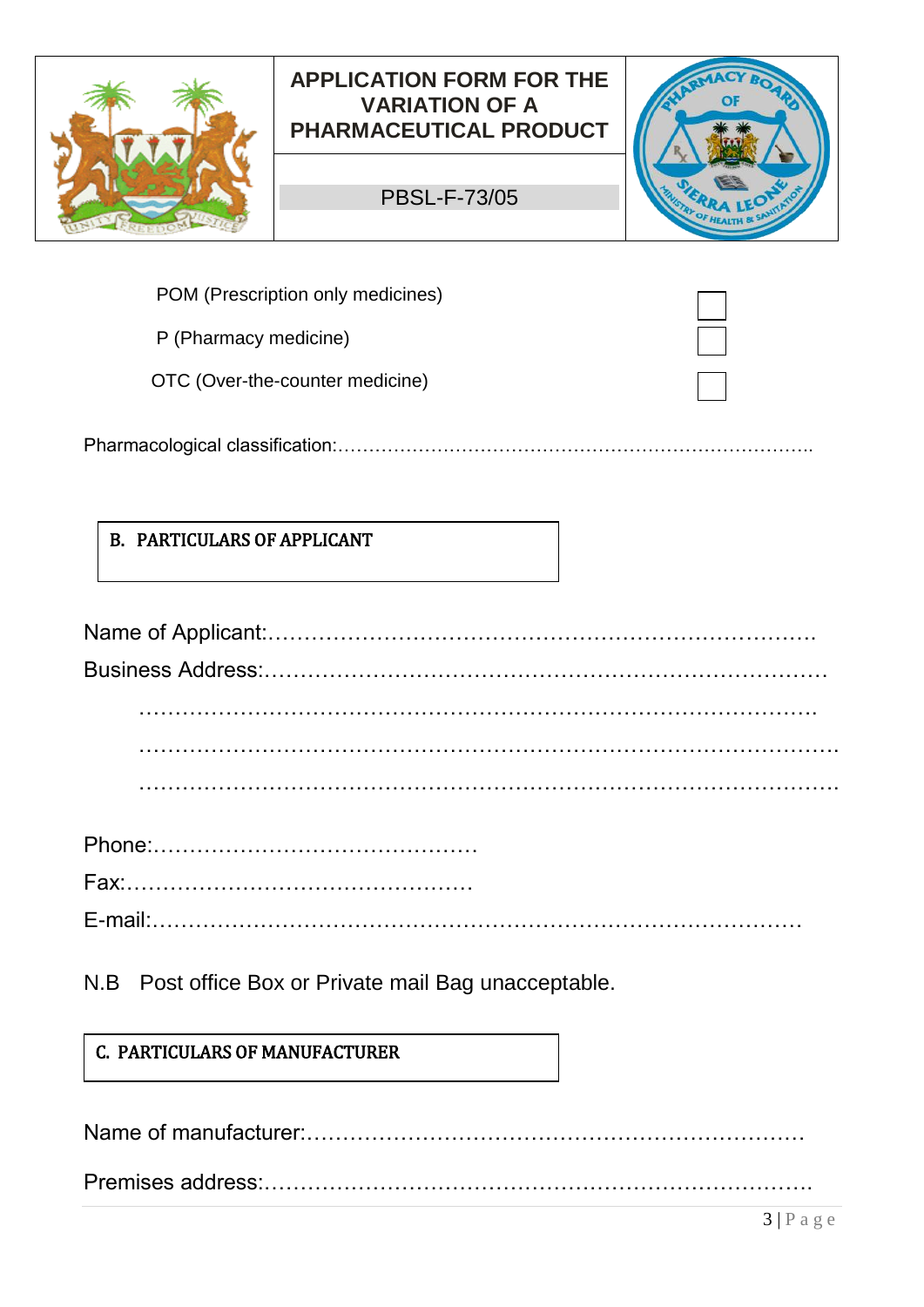

………………………………………………………………………

N.B Post office Box or Private mail Bag unacceptable.

## D. PARTICULARS OF LOCAL AGENT

Name of local agent:………………………………………………………………………

Business address:………………………………………………………………………

Phone:……………………………………… Fax:……………………………………

E-mail:…………………………………………………………………………………..

## E. CERTIFICATION BY A RESPONSIBLE PERSON IN APPLICANT COMPANY

#### **Certification**

I the undersigned certify that all the information in the accompanying documentation concerning an application for variation for: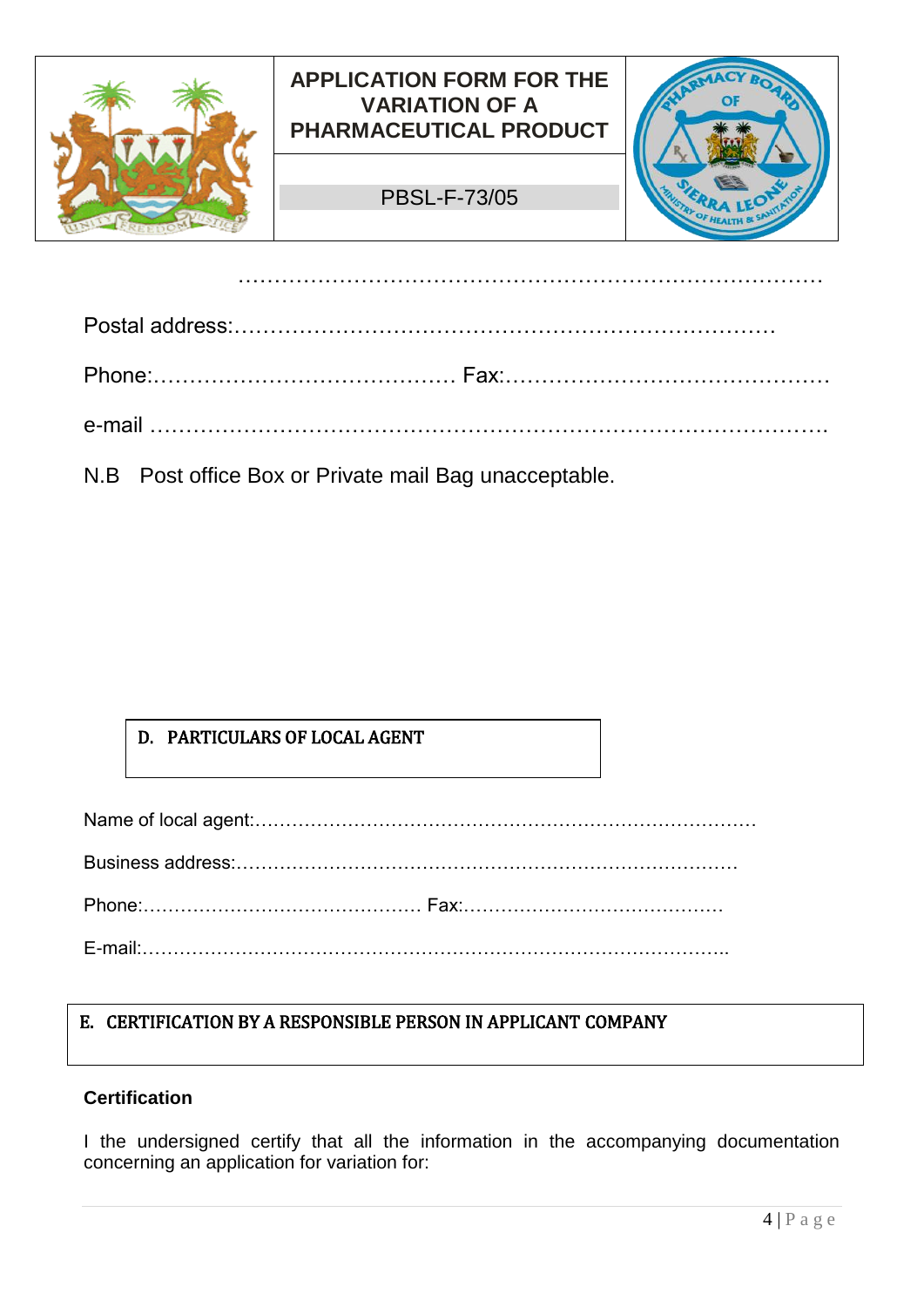

# PBSL-F-73/05



| is correct and true, and reflects the total information available. |
|--------------------------------------------------------------------|
|                                                                    |
|                                                                    |
|                                                                    |
|                                                                    |

## **PLEASE TICK THE APPROPRIATE VARIATION(S) FOR WHICH APPLICATION IS MADE:**

Analytical methodology for finished product. Additional tests and limits for starting materials and finished products. Alterations of methods of manufacture and manufacturing equipment.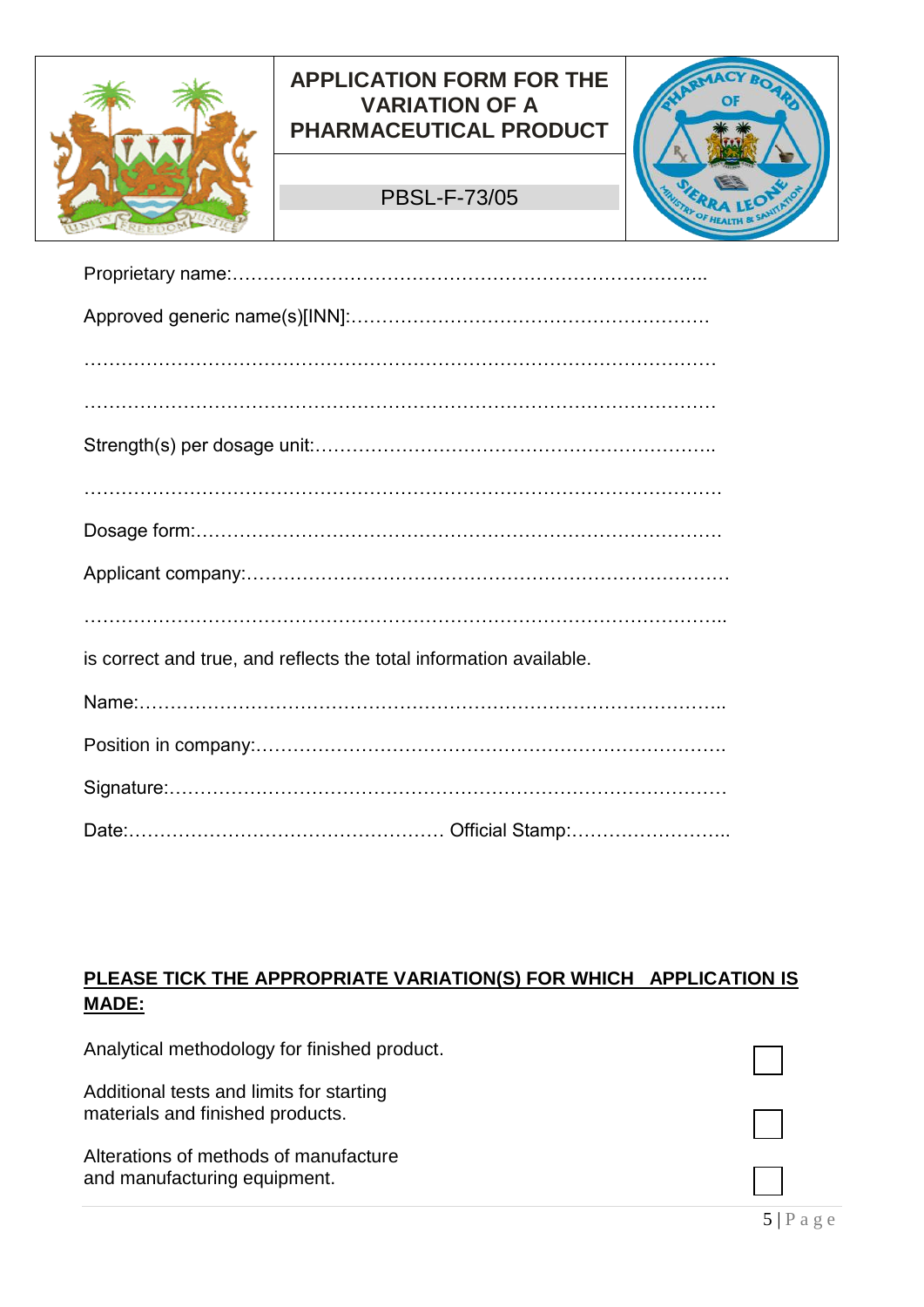



# PBSL-F-73/05

| Change in the content of an<br>excipient of up to $+/-5\%$ .                                                                                             |  |
|----------------------------------------------------------------------------------------------------------------------------------------------------------|--|
| Changes to flavours, perfumes or colours.                                                                                                                |  |
| Alteration of the quantitative composition<br>of a tablet or capsule coating amounting to less<br>than 2% of the total weight of the tablet and capsule. |  |
| Changes to the volume of granulating fluid<br>of up to $+/-15%$                                                                                          |  |
| Changes in batch size.                                                                                                                                   |  |
| Changes to the quantitative contents of agents whose<br>only function is to make the product viscous,                                                    |  |
| Changes to the container/closure system in<br>Immediate contact with the product, or additional<br>types of container/closure.                           |  |
| Changes to parts of the container not in contact<br>with the product, but not including labeling.                                                        |  |
| Changes made to labeling.                                                                                                                                |  |
| Changes made to pack layout (e.g. pictures,<br>diagrams etc).                                                                                            |  |
| Changes in imprints or marks on solid dosage forms.                                                                                                      |  |
| Changes to the marketing authorization holder (name,<br>address and/or legal entity).                                                                    |  |
| Change in site(s) of manufacture.                                                                                                                        |  |
| Changes or additions to pack size.                                                                                                                       |  |
| Change in API to a different API.                                                                                                                        |  |
| Inclusion of an additional API or removal of one<br>API from a multi-component product.                                                                  |  |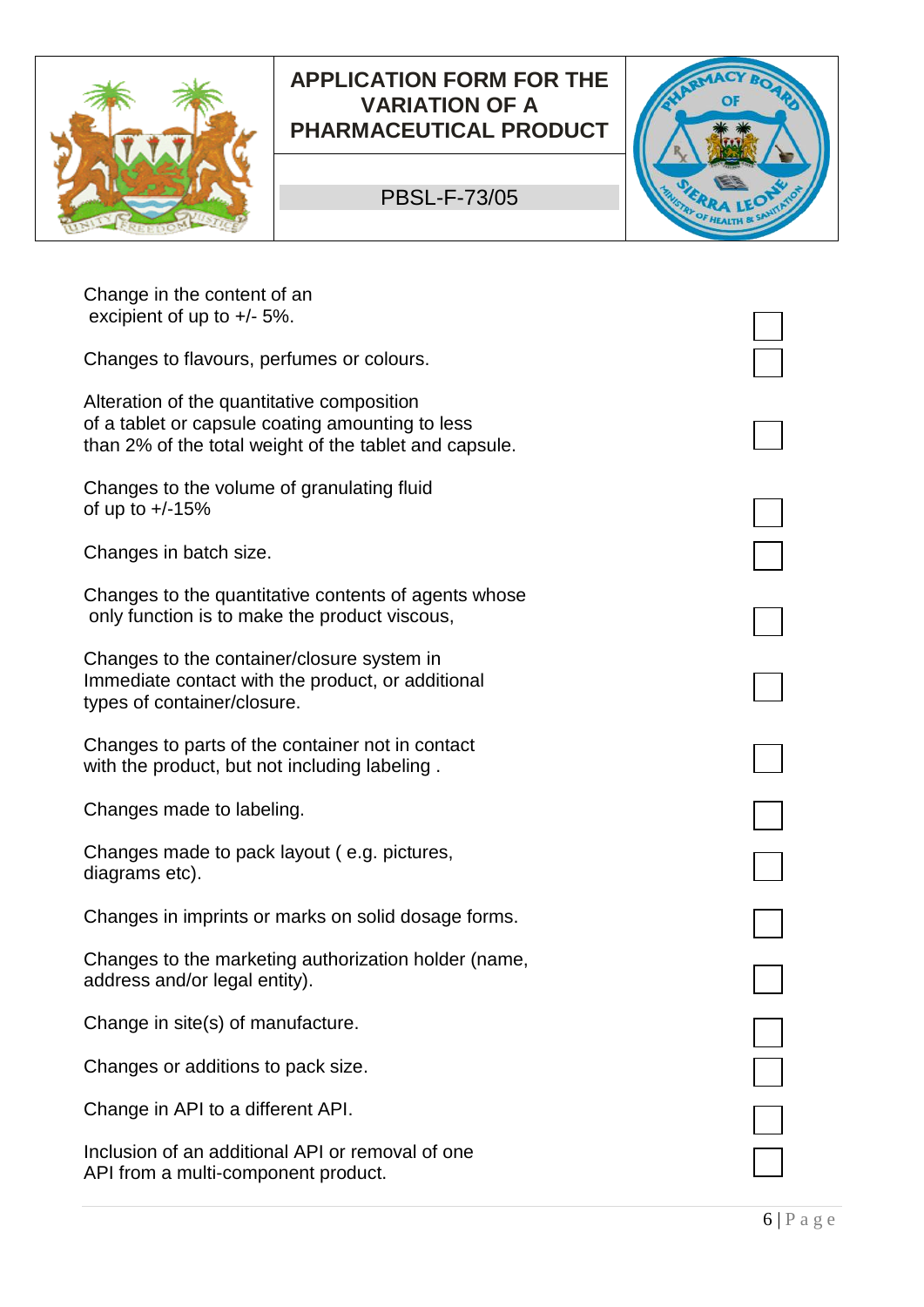

# PBSL-F-73/05



| Change in the dose of one or more of the APIs                  |  |
|----------------------------------------------------------------|--|
| A change in the dosage form                                    |  |
| Change in the route of administration                          |  |
| Change in indication(s)                                        |  |
| Change in dosage recommendation(s)                             |  |
| Change in drug classification                                  |  |
| Change in patient group(s)                                     |  |
| Change in product name                                         |  |
| Change in manufacturer(s)                                      |  |
| Change in source of ingredients <i>i.e.</i> active or inactive |  |
| Change in shelf-life.                                          |  |
|                                                                |  |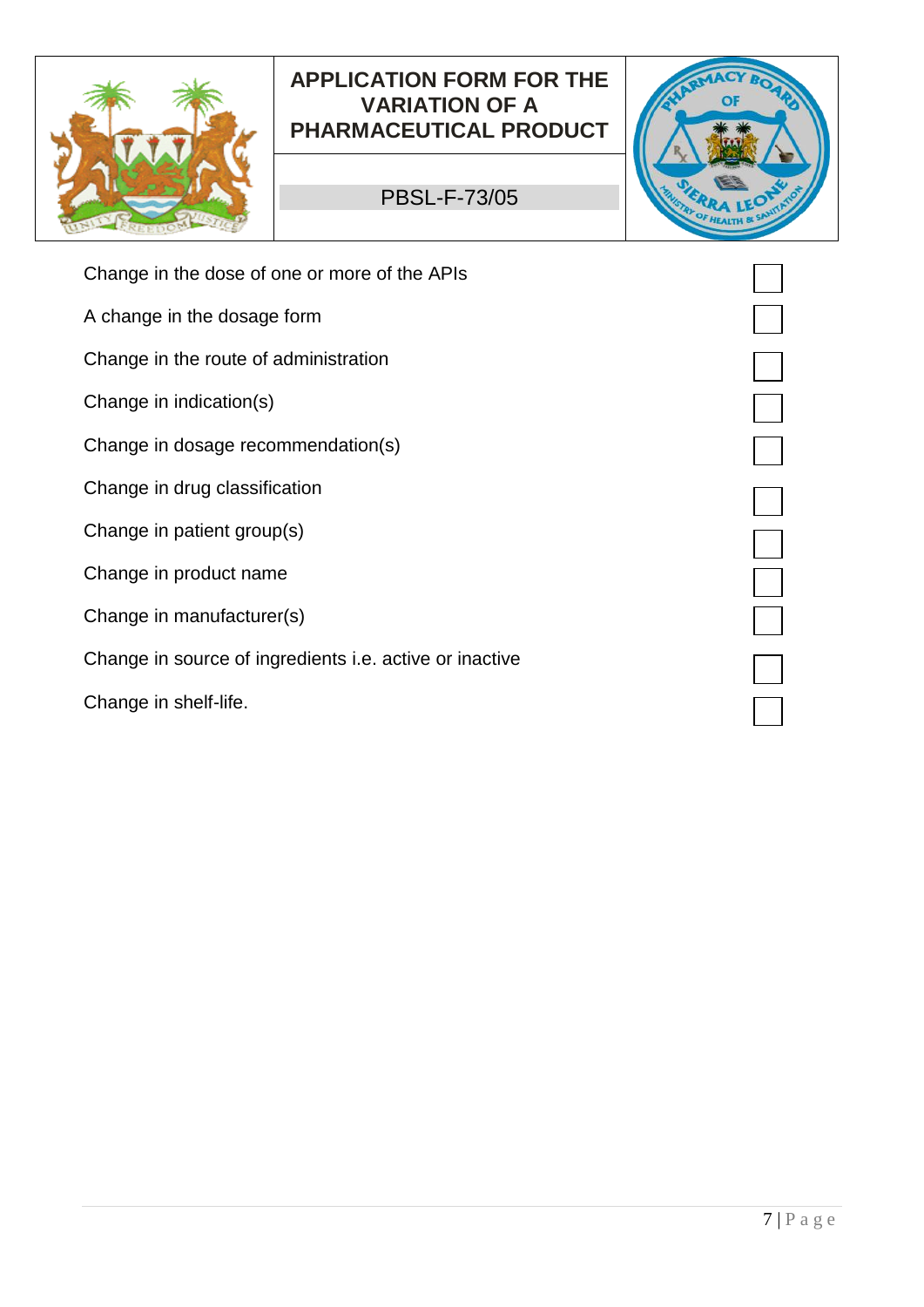

PBSL-F-73/05



## **APPENDIX I**

## **GENERAL PRODUCT SPECIFICATIONS**

Name of drug……………………………………………………………………………………….

Name of applicant…………………………………………………………………………………

Dosage form…………………… Strength……………… Colour………………

(a) Attach list of all active ingredients in the format illustrated in the example below:

| Approved<br>chemical name | <b>Quantity per</b><br>dosage unit | Reason for inclusion<br>of ingredient | Specification |
|---------------------------|------------------------------------|---------------------------------------|---------------|
| Paracetamol               | $325 \text{ mg}$                   | Analgesic                             | <b>BP</b>     |
| Diclofenac<br>Sodium      | 50 <sub>mg</sub>                   | Analgesic/anti<br>inflammatory        | <b>BP</b>     |

(b) Attach list of all non active ingredients in the format illustrated in example below:

| Approved name<br>of Ingredient | <b>Quantity per</b><br>dosage unit | Specification | Reason for inclusion of<br>ingredient |
|--------------------------------|------------------------------------|---------------|---------------------------------------|
| <b>Starch</b>                  | 112.6 $ma$                         | <b>BP</b>     | <b>Binder</b>                         |
| Magnesium stearate             | 2.0 <sub>mq</sub>                  | <b>BP</b>     | Lubricant                             |

- (c) Additional raw materials (if any) used in the manufacturing process but not present in the final product.
- (d) Give specifications of packaging materials (where no specifications for packaging materials exist, this must be mentioned)

…………………………………………………………………………………………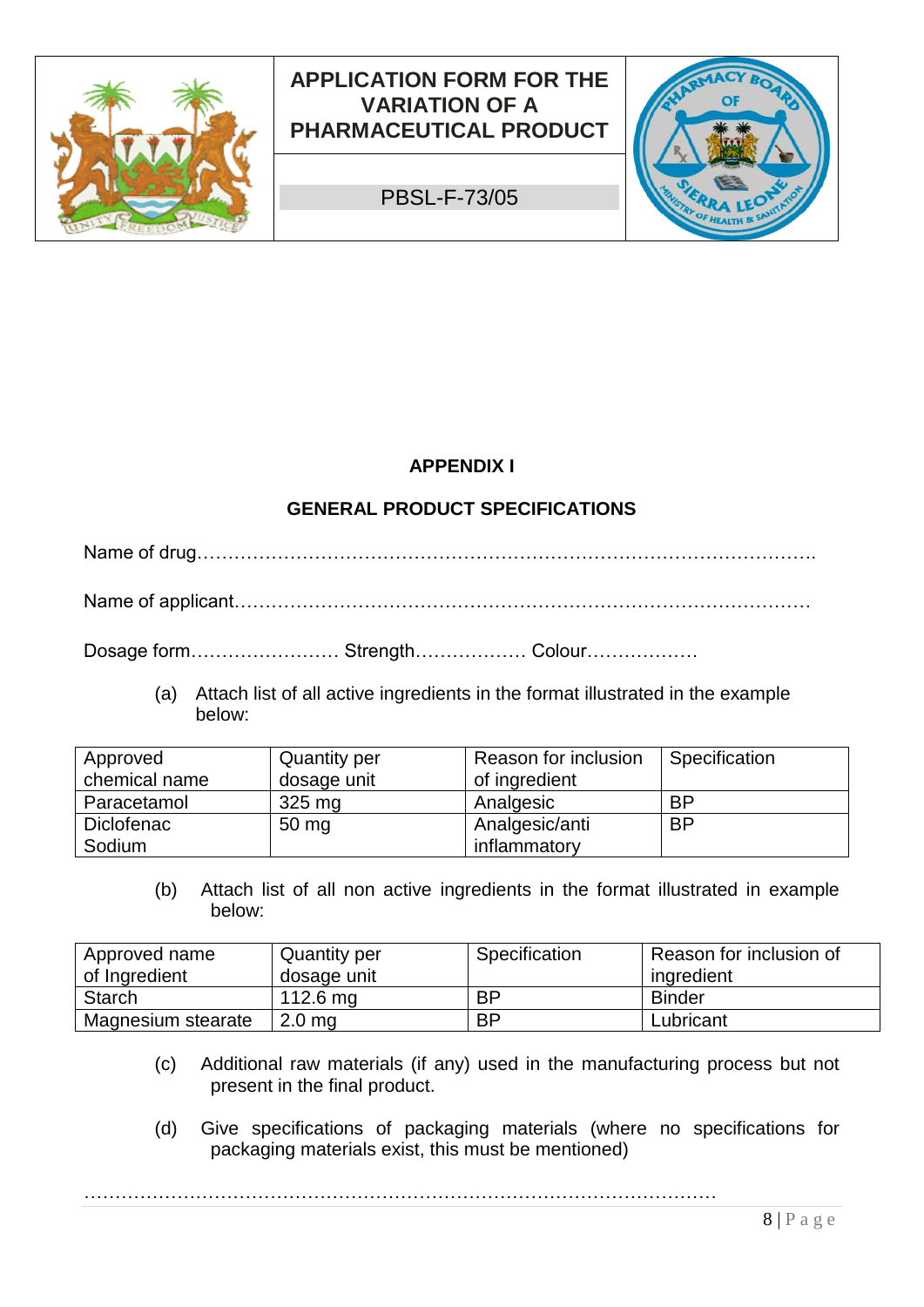

PBSL-F-73/05



…………………………………………………………………………………………

(e) List any ingredient liable to cause dependence and /or listed in the United Nations lists of psychotropic and narcotic drugs?

Reference to the following publications will, where applicable be accepted:

- I. British Pharmacopoeia
- II. European Pharmacopoeia
- III. United States Pharmacopoeia
- IV. International Pharmacopoeia
- V. British Pharmaceutical Codex
- VI. Extra Pharmacopoeia
- VII. Such other works of reference as may be approved by the Board from time to time.

#### **APPENDIX II**

#### **PARTICULARS OF MANUFACTURING PROCEDURE, RELATED CONTROLS AND DOCUMENTATION**

Name of Drug………………………………………………………………………

Name of Applicant …………………………………………………………………

Dosage Form…………………Strength …………… Colour ……………………

(a) Give a brief summary of the manufacturing procedure

 $\mathcal{L}^{(n)}$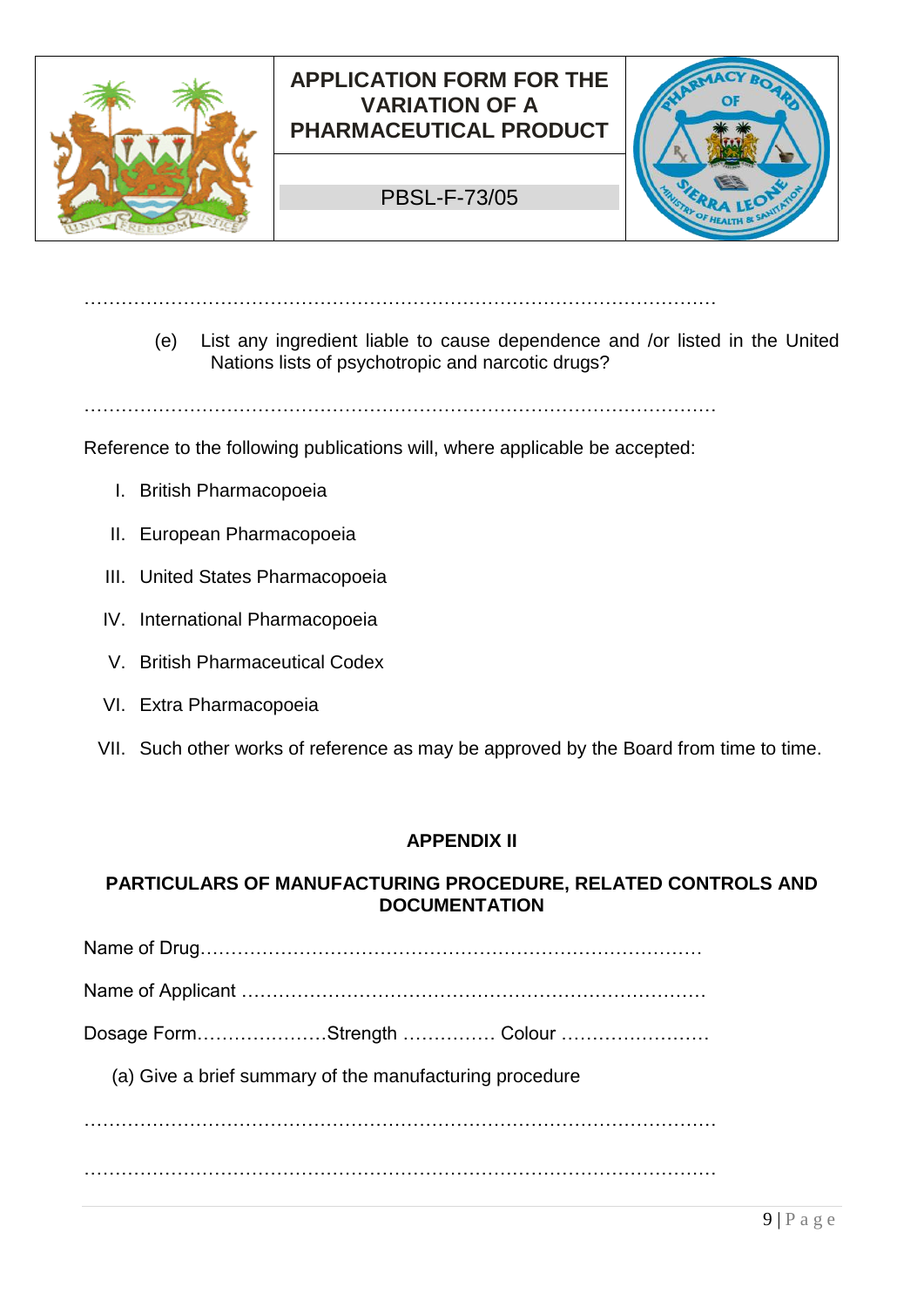

## PBSL-F-73/05

 $\mathcal{L}^{\text{max}}$ 



(b) Indicate the particulars of manufacturer(s) of each raw material used in the table below:

| Name of raw material | Name of manufacturer | <b>Address</b> |
|----------------------|----------------------|----------------|
|                      |                      |                |
|                      |                      |                |
|                      |                      |                |

Attach the following:

(c) State estimated shelf-life of drug

……………………………………………………………………………………………..

(d) Provide stability data and justification on which shelf life has been predicted\*

………………………………………………………………………………………………….

 **\*Refer to PBSL Guidelines for Registration of Medicinal Products**

## **APPENDIX III**

## **LIST OF ATTACHED DOCUMENTS AND MATERIAL**

Name of Drug………………………………………………………………………